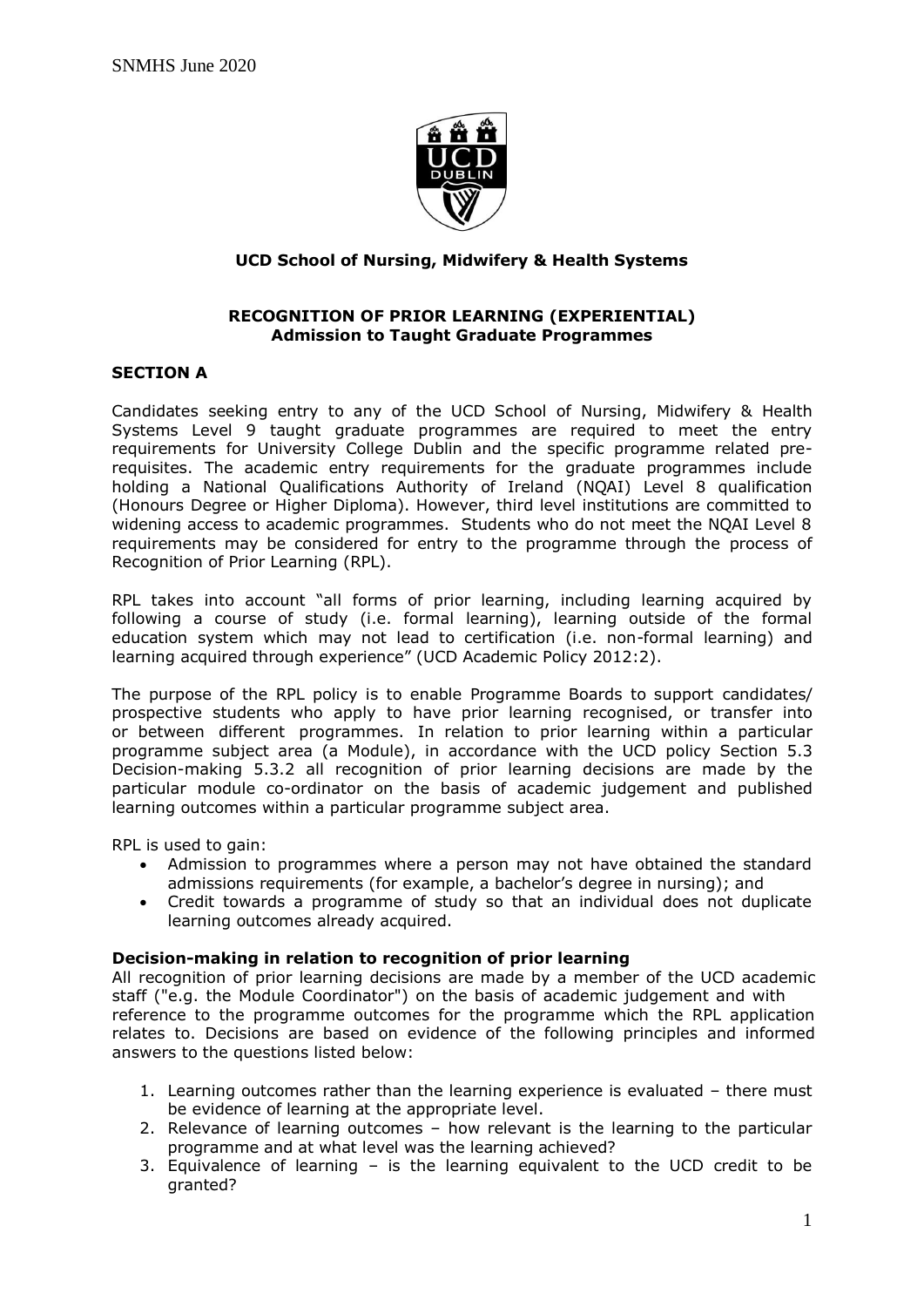- 4. Learning outcomes related to contemporary knowledge how long has it been since the learning was achieved? What developments have taken place in the interim period that might mean the learning is no longer current and therefore credit towards the UCD programme should not be granted?
- 5. Professional accreditation concerns the school should advise both the applicant and the Programme Board if there are concerns or issues pertaining to the accreditation that will effect either the application for prior learning or an applicant's ability to subsequently achieve compliance with professional requirements of relevant accrediting bodies.

All the required guidelines are available online. Candidates applying for consideration for entry using RPL are required to submit relevant evidence in accordance with UCD policy available at:

[https://www.ucd.ie/registry/prospectivestudents/admissions/policiesandgeneralregulatio](https://www.ucd.ie/registry/prospectivestudents/admissions/policiesandgeneralregulations/recognitionofpriorlearning/) [ns/recognitionofpriorlearning/](https://www.ucd.ie/registry/prospectivestudents/admissions/policiesandgeneralregulations/recognitionofpriorlearning/)

The UCD School of Nursing, Midwifery and Health Systems RPL application is made online:

[https://www.ucd.ie/registry/prospectivestudents/admissions/policiesandgeneralregulatio](https://www.ucd.ie/registry/prospectivestudents/admissions/policiesandgeneralregulations/recognitionofpriorlearning/rplpilot/) [ns/recognitionofpriorlearning/rplpilot/](https://www.ucd.ie/registry/prospectivestudents/admissions/policiesandgeneralregulations/recognitionofpriorlearning/rplpilot/)

Information on Academic Integrity and Plagiarism are available at: <https://libguides.ucd.ie/academicintegrity>

## **Application for admission based on Prior Experiential Learning**

The candidate who is seeking admission using recognition of prior experiential learning is required to submit evidence to demonstrate his/her suitability for the programme **in addition** to completion of the online RPL application form.

*Applicants should complete the online application which is structured as follows:* 

- **Personal Details**
- **Academic Record**
- **Employment History** *(only required for those applying on the basis of Experiential Learning)*
- **General Questions** *(this is divided into three sections: UCD Accredited Prior Learning, Non UCD Accredited Prior Learning and Experiential Learning)*

### **Portfolio of Evidence**

The application should demonstrate how the candidate's clinical experience to date has prepared him/her to engage with the programme of choice. Candidates must reflect critically on the competences that demonstrate their suitability for the programme. Details regarding individual programmes is available at: [https://www.nmhs.ucd.ie/study](https://www.nmhs.ucd.ie/study-with-us/graduate-programmes)[with-us/graduate-programmes](https://www.nmhs.ucd.ie/study-with-us/graduate-programmes)

The candidate is required to describe in **essay style** his/her relevant professional history highlighting and discussing his/her achievements in the following areas.

Introductory page to include the following:

- o General education
- o Professional education
- o Current employment
- o Continuing professional development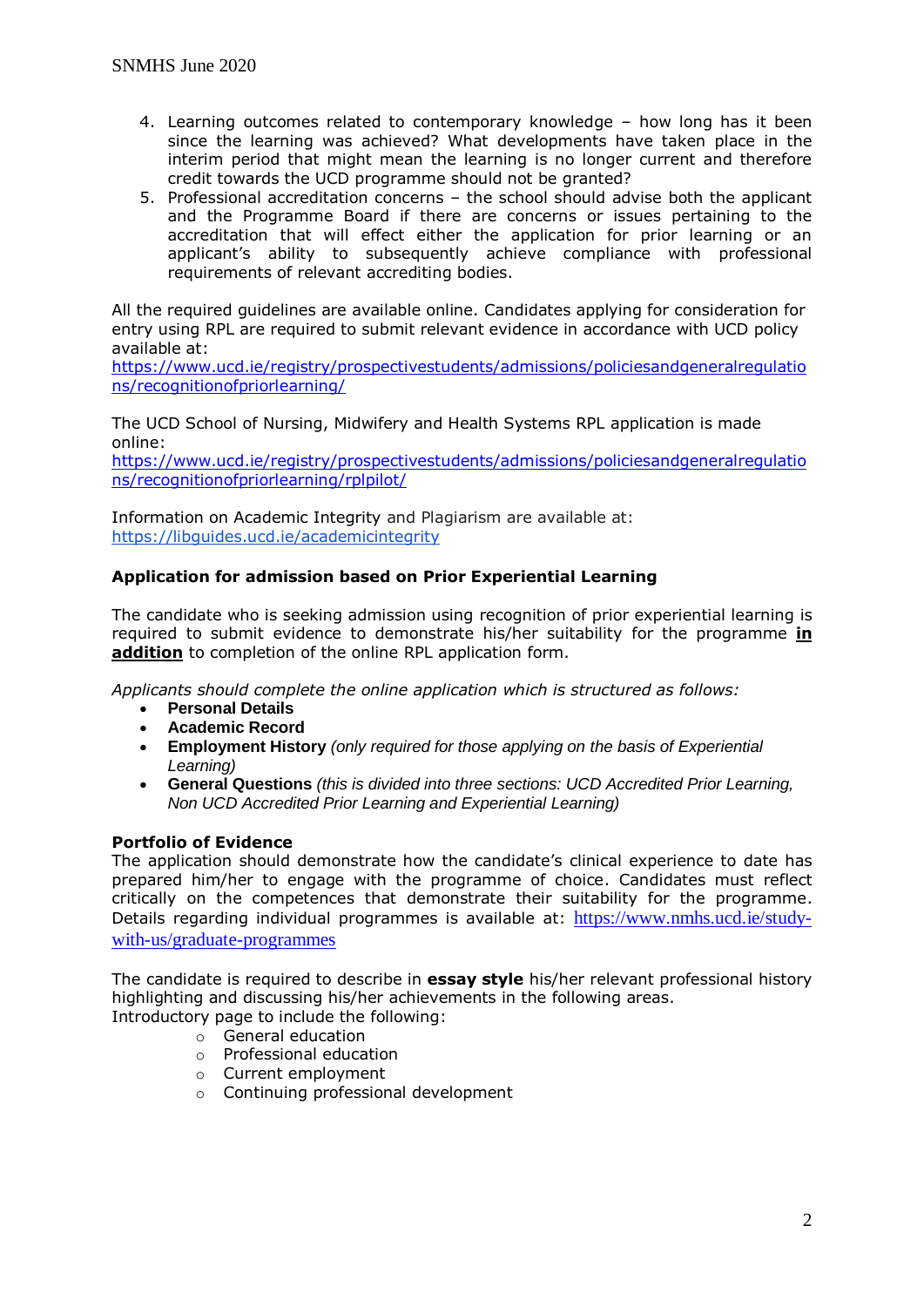### **Demonstration of suitability for programme**

Within this section you are required to write not more than 200 words on each of the Nursing and Midwifery Board of Ireland (NMBI) Domains of Competence (2016). The domains of competence are:

- Domain 1: Professional values and conduct of the nurse competences
- Domain 2: Nursing practice and clinical decision-making competences
- Domain 3: Knowledge and cognitive competences
- Domain 4: Communication and interpersonal competences
- Domain 5: Management and team competences
- Domain 6: Leadership and professional scholarship competences

This section should contain no more than 1200 words. This allows the candidate an opportunity to demonstrate knowledge, understanding, critical thinking, reflection, and application of continuous professional development to nursing practice.

The candidate should critically discuss each domain of competence and refer to recent relevant achievements (within 5 years). The candidate must use a different learning experience for each domain (i.e. a course, conference, study day, or research article).

Each learning experience may only be referred to once for the purpose of providing evidence. Evidence of attendance at courses, conferences, or study days must be included also. Each section must cite recent relevant literature pertaining to the candidate's learning experience.

### **STRUCTURE AND PRESENTATION OF PORTFOLIO**

- **Cover page** with the following details
	- o Name
	- o Address
	- o Date of Birth
	- o Email address
	- Nursing and Midwifery Board of Ireland (NMBI) PIN (or equivalent professional registration if applicable)
	- o Signed Declaration

### **Referencing and General Layout of Portfolios**

- o Pages should be numbered at the bottom centre, a minimum of 2.5 cm margin should be allowed on the left-hand side of each page and at the top and bottom of the text.
- o Line spacing used should be 1.5 and fonts used Times New Roman 12. Word limit must be adhered to.
- $\circ$  A full Reference list alphabetically arranged, separately numbered by page and distinct from the main text should be included at the end of the text. Referencing format must follow the UCD Guidelines.
- o <http://libguides.ucd.ie/academicintegrity/harvardstyle>
- o Applicants complete the online application as directed
- o The RPL portfolio (Essay & Documentation) should be uploaded to the online application system

#### **Declaration**

Please include this declaration statement in the portfolio cover page and ensure that you sign and date it:

/ *Hereby declare that this work is entirely my own and that I have acknowledged the writings, ideas, and work of others. Furthermore, I have not knowingly allowed another to copy my work.*

**Signed............................................................................................................... DATE**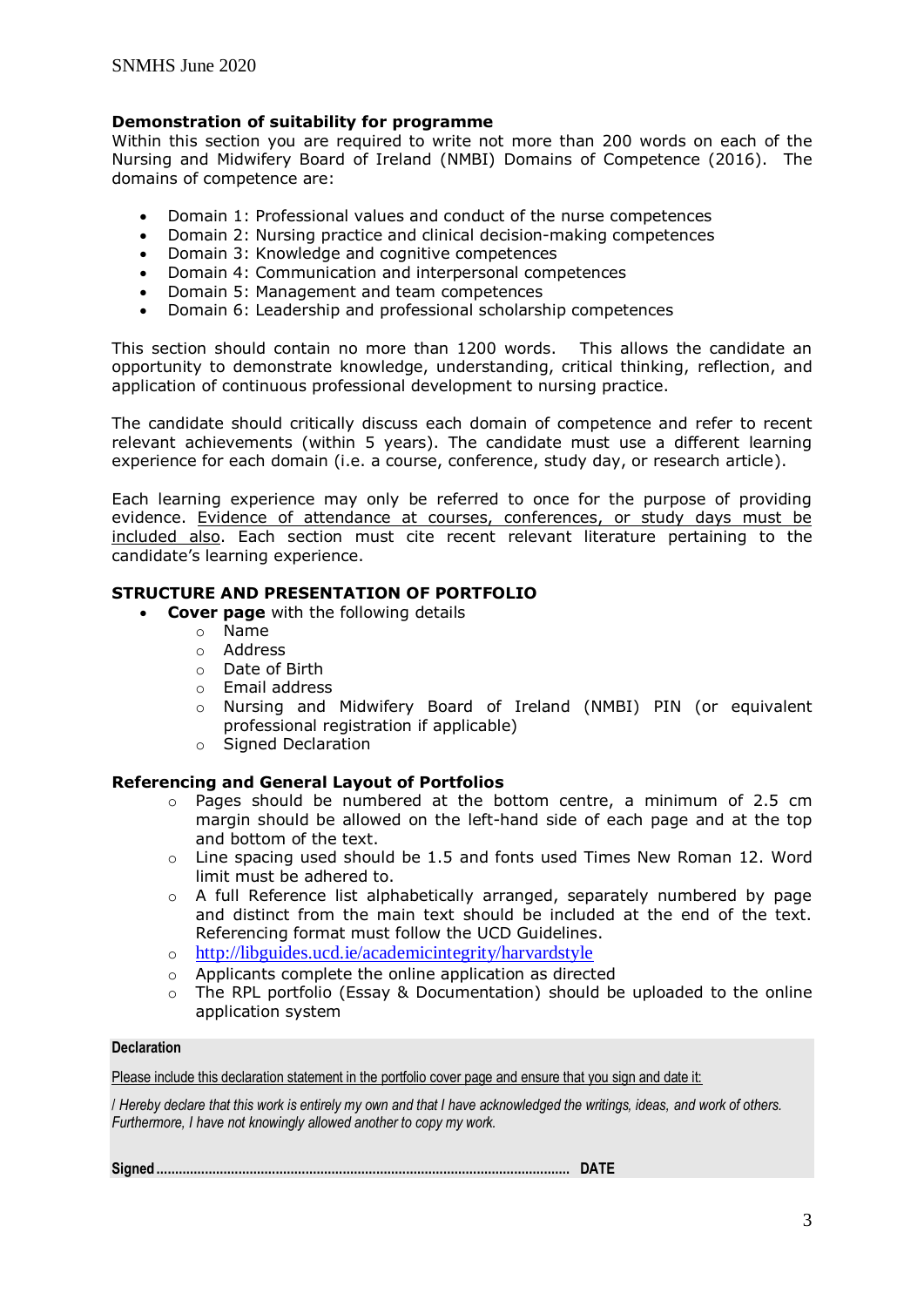### **REFERENCES**

NMBI (2016) Nurse Registration Programmes Standards and Recommitments (Fourth Edition) Available at: [https://www.nmbi.ie/nmbi/media/NMBI/Publications/nurse](https://www.nmbi.ie/nmbi/media/NMBI/Publications/nurse-registration-education-programme.pdf?ext=.pdf)[registration-education-programme.pdf?ext=.pdf](https://www.nmbi.ie/nmbi/media/NMBI/Publications/nurse-registration-education-programme.pdf?ext=.pdf)

#### **ASSESSMENT CRITERIA**

In addition to presenting evidence of meeting the aforementioned points outlined above in relation to basis for decision-making, the portfolio will also be assessed based on the UCD marking criteria (see Appendix 1).

- o Presentation and adherence to guidelines.
- o Focus Demonstrating the applicant's suitability for the programme.
- o Comprehensive- Demonstrating an understanding of the area of practice.
- $\circ$  Well-structured and organised- Using the quidelines set out above and drawing on guidelines for portfolio development.
- o Original Demonstrating uniqueness of thought and application.
- o Clarity Demonstrating the applicant's ability to use the written medium appropriately.
- o Use of supporting literature and correct referencing.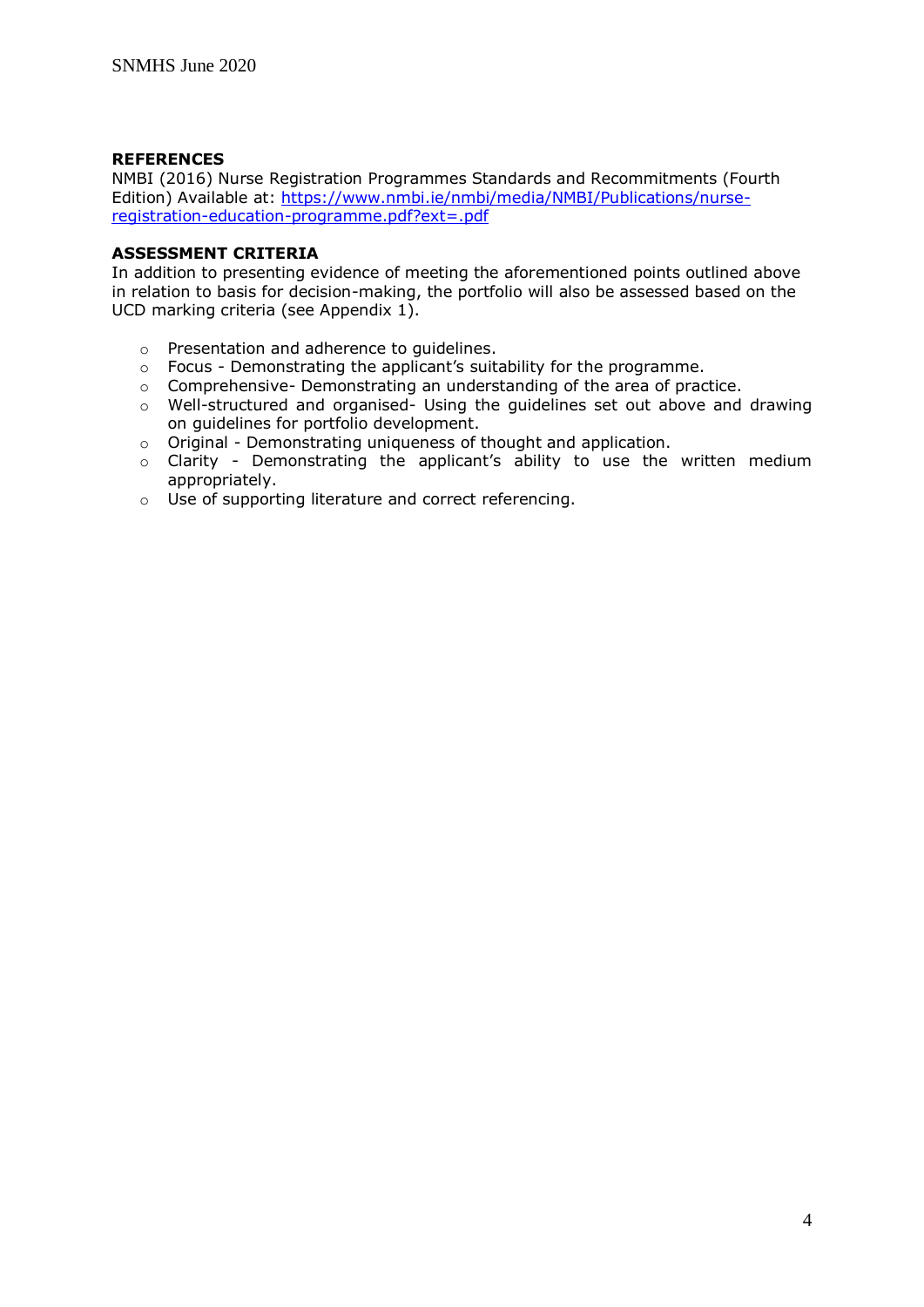### **Appendix 1**

#### **Assessment Criteria Candidate must pass each criteria Pass/Fail System 50% Pass 50% Fail**

| <b>Criteria</b>          | <b>Presentation &amp;</b><br><b>Adherence to Guidelines</b>                                                                                                    | <b>Exposition of</b><br>knowledge and<br>comprehension.<br><b>Analysis and critical</b>                                                                                                                                                                               | Interpretation,<br>integration and<br>application to<br>practice.                                                                                                                                                                                                                                                          | <b>Use of supporting</b><br>literature                                                                                                                                         | <b>Reflection</b>                                                                                                                                                  |
|--------------------------|----------------------------------------------------------------------------------------------------------------------------------------------------------------|-----------------------------------------------------------------------------------------------------------------------------------------------------------------------------------------------------------------------------------------------------------------------|----------------------------------------------------------------------------------------------------------------------------------------------------------------------------------------------------------------------------------------------------------------------------------------------------------------------------|--------------------------------------------------------------------------------------------------------------------------------------------------------------------------------|--------------------------------------------------------------------------------------------------------------------------------------------------------------------|
|                          |                                                                                                                                                                | thinking.                                                                                                                                                                                                                                                             |                                                                                                                                                                                                                                                                                                                            |                                                                                                                                                                                |                                                                                                                                                                    |
| Grade /Fail<br>$0 - 50%$ | Work is illegible.<br>Poor use of English.<br>Presentation does not meet criteria<br>required                                                                  | Contents lack relevance.<br>Professional focus is<br>not<br>understood or explained.<br>Theoretical<br>concepts<br>and<br>frameworks<br>inappropriately<br>selected.<br>Theories and facts do not<br>support propositions.                                            | interpretation<br>Wrona<br>of l<br>brief/questions.<br>Restricted ability to draw on<br>professional experience and<br>link theory to practice.                                                                                                                                                                            | Limited evidence of supporting<br>reading without using argument<br>and discussion.<br>Some inaccuracies in citation of<br>research/literature.                                | Limited<br>evidence<br>of<br>reflection on experience.<br>Limited<br>evidence<br>of<br>evaluation of practice.                                                     |
|                          |                                                                                                                                                                | Work is descriptive in nature                                                                                                                                                                                                                                         |                                                                                                                                                                                                                                                                                                                            |                                                                                                                                                                                |                                                                                                                                                                    |
| Grade<br>Pass 50%        | Work is clearly presented with good<br>use of English demonstrated<br>Presentation meets the criteria.<br>Appropriate presentation of<br>illustrated material. | Content<br>demonstrates<br>relevant<br>adequate<br>and<br>understanding/explanation of<br>professional focus.<br>Correct use of facts and<br>theories to support arguments<br>avoiding generalisations.<br>Some evidence of creativity.<br>Good evidence of analysis. | Interprets brief correctly.<br>Irrelevant<br>material<br>is<br>discriminated.<br>Adequate evidence of being<br>able to evaluate a situation<br>in a logical way identifying<br>aspects of problem solving<br>relevant to nursing.<br>Able to set own experiences<br>within a wider context and<br>take an objective stance | evidence<br>Adequate<br>of<br>supportive reading with use of<br>argument and discussion.<br>Evidence of wider reading.<br>Accurate citation of relevant<br>research/literature | Work shows evidence of<br>reflective<br>analysis of<br>experience.<br>Evidence of evaluation of<br>own practice.<br>defend<br>Able to<br>and<br>justify own stance |

© Adapted with the kind permission of the School of Nursing and Midwifery, Faculty of Health and Social Science, University of Brighton.